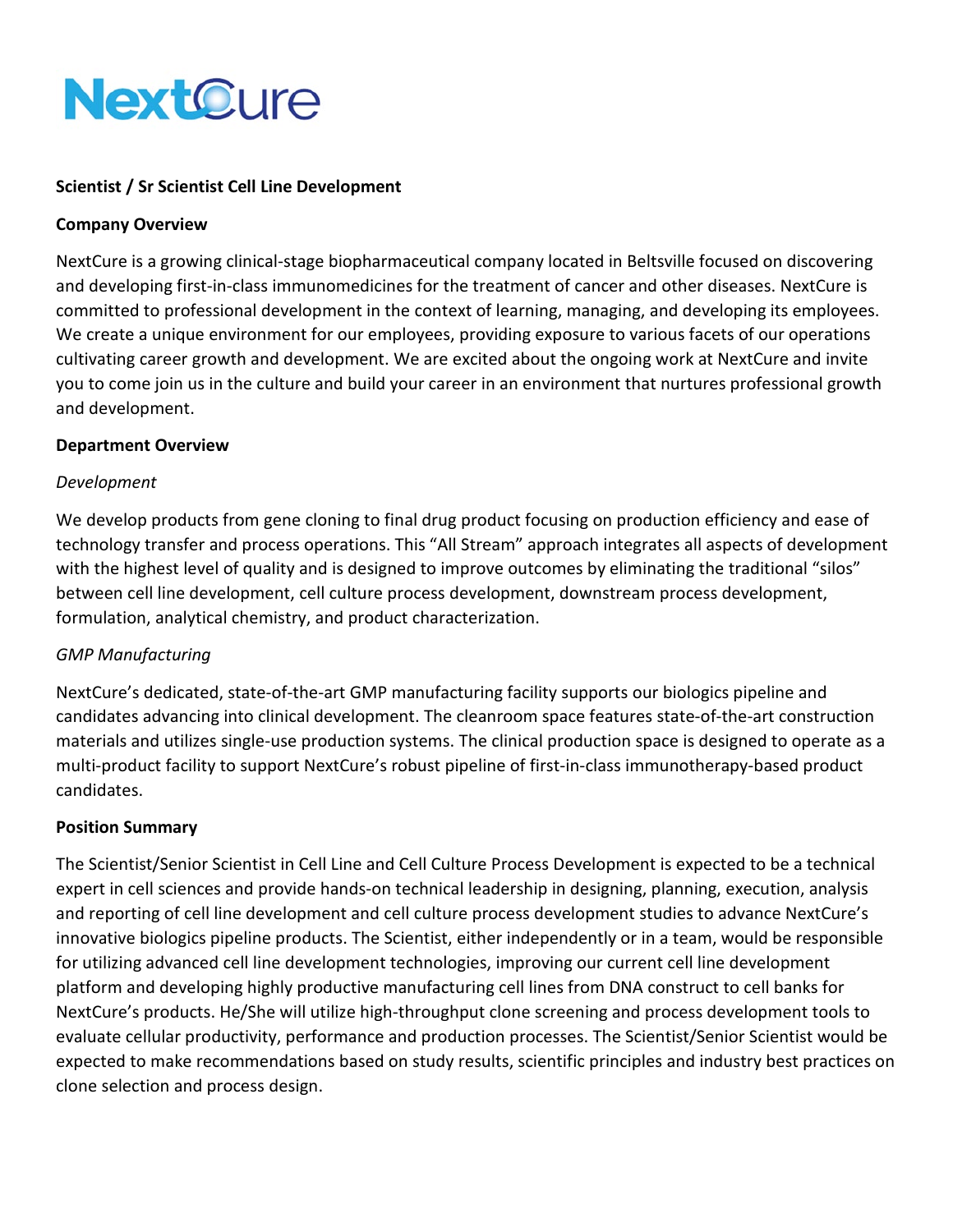# **Responsibilities**

- Plan and execute experiments using established practices and technologies to construct product specific clones from industry-standard mammalian host cell lines, evaluate clone performance, product quality, productivity and recommend primary clone.
- Improve existing clone development and screening practices. Evaluate and implement new technologies to significantly shorten construct to final clone timeline and probability of finding the most preferred clone.
- Provide leadership for cell bank manufacturing and safety and genetic characterization studies working with a contract service providers and Quality Assurance.
- Plan and conduct appropriate process development studies using high-throughput (e.g., AMBR-15 and AMBR-250) and bench-scale bioreactor systems to enable rapid advancement of development programs to first-in-human clinical studies
- Extensively utilize internal and external resources to perform media screening, process condition optimization and product quality evaluation.
- Utilize scientific principles to scale-up from bench to pilot scale bioreactor.
- Participate in internal clinical manufacturing as needed.
- Utilize QbD principles and statistical methodologies to design and analyze development studies.
- Author technical reports, participate in scientific presentations and seminars, present data and recommendations to senior management
- Provide team leadership when appropriate, participate in Project Teams for NextCure's programs, and coach/mentor scientific staff

## **Required education and experience**

- Degree in Cell Biology, Molecular Biology, Biochemical/Chemical Engineering, Biochemistry, or other related field. PhD with 3+ or Master's degree with 5+ or Bachelor's degree with 8+ years industry experience
- A strong understanding of the pharmaceutical/drug development process
- Knowledge and application of CGMP principles and working in an FDA-regulated environment
- Outstanding interpersonal, and leadership skills

# **Qualifications**

- Independent problem solving and systematic data-driven experimental design and execution
- Good understanding of biochemical engineering mammalian cell biology and cellular pathways
- In-depth hands-on experience of generating stable cell lines
- Experience of designing and executing clone screening and process development studies using laboratory-scale cell culture systems and preferably high-throughput process development tools
- Thorough understanding of mammalian cell culture-derived product characteristics and product quality
- Innovative and analytical thinker
- Ability to work under pressure and analyze processes within scheduled timeframes
- Ability to work with cross-functional teams to support CMC development activities
- Excellent organization skill
- Strong written and verbal communication skills